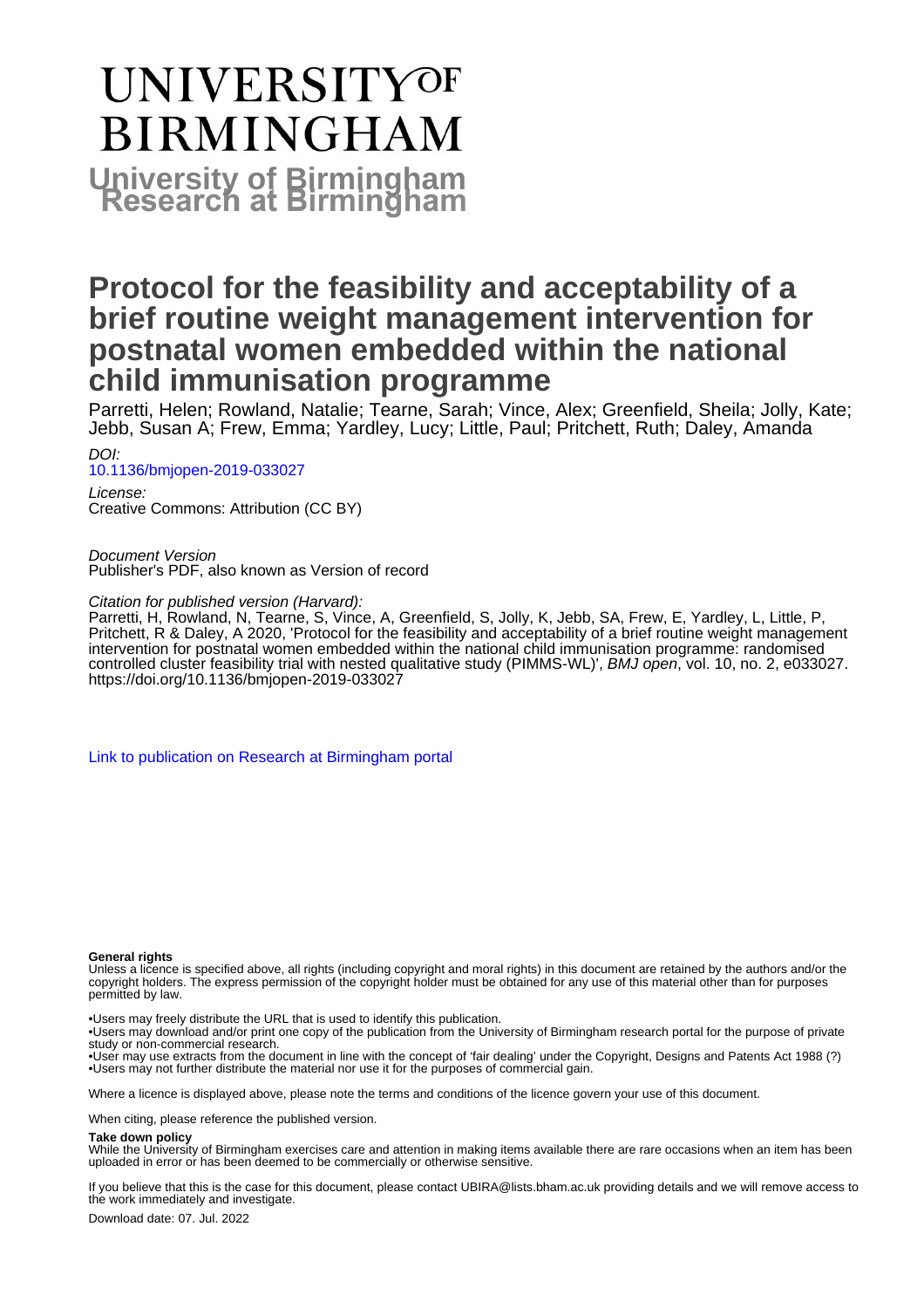## **BMJ Open Protocol for the feasibility and acceptability of a brief routine weight management intervention for postnatal women embedded within the national child immunisation programme: randomised controlled cluster feasibility trial with nested qualitative study (PIMMS-WL)**

Helen M Parretti,<sup>1</sup> Natalie J Ives,<sup>2</sup> Sarah Tearne,<sup>2</sup> Alexandra Vince,<sup>2</sup> Sheila M Greenfield,<sup>1</sup> Kate Jolly,<sup>1</sup> Susan A Jebb,<sup>3</sup> Emma Frew,<sup>1</sup> Lucy Yardley,<sup>4,5</sup> Paul Little, <sup>6</sup> Ruth V Pritchett, <sup>1</sup> Amanda Daley <sup>1</sup>

#### **ABSTRACT**

**To cite:** Parretti HM, Ives NJ, Tearne S, *et al*. Protocol for the feasibility and acceptability of a brief routine weight management intervention for postnatal women embedded within the national child immunisation programme: randomised controlled cluster feasibility trial with nested qualitative study (PIMMS-WL). *BMJ Open* 2020;10:e033027. doi:10.1136/ bmjopen-2019-033027

► Prepublication history and additional material for this paper are available online. To view these files, please visit the journal online (http://dx.doi. org/10.1136/bmjopen-2019- 033027).

Received 17 July 2019 Revised 16 December 2019 Accepted 07 January 2020

Check for updates

© Author(s) (or their employer(s)) 2020. Re-use permitted under CC BY. Published by BMJ.

For numbered affiliations see end of article.

Correspondence to Professor Amanda Daley; a.daley@lboro.ac.uk

Introduction On average women retain 5 to 9 kg 1 year after giving birth which can increase the risk of later obesity and chronic diseases. Some previous trials in this population have been effective in reducing weight, but are too intensive and costly to deliver at scale. There is a need for low-cost interventions to facilitate weight loss in this population.

Methods and analysis The primary aim is to assess the feasibility of delivering a weight management intervention for overweight/obese postnatal women within child immunisation appointments. We will conduct a randomised controlled cluster feasibility trial with a nested qualitative study to assess study recruitment and acceptability of the intervention. Generalpractitioner practice (cluster) will be the unit of randomisation, with practices randomised to offer usual care plus the intervention or usual care only. Eighty women will be recruited. The intervention group will be offered brief support that encourages selfmanagement of weight when attending child immunisation appointments. Practice nurses will encourage women to weigh themselves weekly and record this, and to make healthy lifestyle choices through using an online weight management programme. Women will be advised to aim for 0.5 to 1 kg/week weight loss. At each child immunisation the nurse will assess progress by weighing women. The comparator group will receive a healthy lifestyle leaflet. Data on weight, body fat, depression, anxiety, body image, eating behaviours and physical activity will be collected at baseline and follow-up. Women and nurses will be interviewed to ascertain their views about the intervention. The decision to proceed to the phase III trial will be based on prespecified stop-go criteria. Ethics and dissemination Data will be stored securely at the University of Birmingham. Results will be disseminated

#### Strengths and limitations of this study

- ► This is the first study to assess the feasibility of embedding a weight management intervention for postnatal women within usual care contacts in primary care.
- ► This study uses mixed methods and will draw on both quantitative and qualitative data to assess the feasibility and acceptability of the intervention.
- ► The intervention is based on self-regulation theory with external accountability.
- Rather than relying on self-reports, the study uses objective recordings from real time weighing scales to assess the frequency of self-weighing.

through academic publications and presentations and will inform a possible phase III trial. The National Research Ethics Committee approved the study protocol. Trial registration number <ISRCTN12209332>

#### **INTRODUCTION**

Pregnancy is associated with significant weight gain and many women report pregnancy as the critical point for the onset of excess weight.<sup>1 2</sup> The postnatal period is characterised not only by weight retention, but also susceptibility to further weight gain, which can significantly increase the risk of later obesity and serious chronic diseases. $3-5$ There is also an association between postnatal weight retention and poor mental health. $6-8$ It is estimated that on average women gain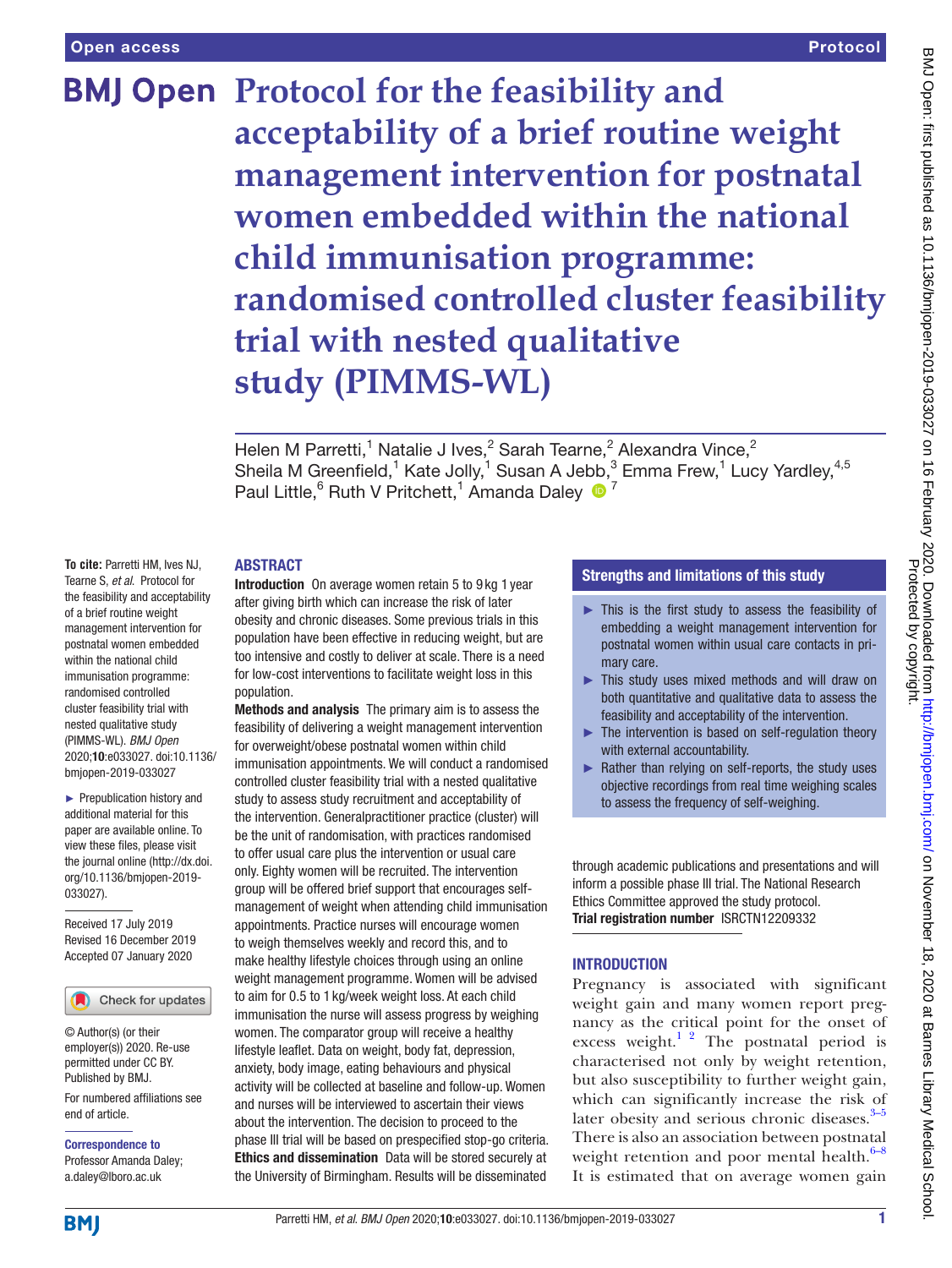about 14 to 15kg during pregnancy and at 1year after birth 5 to 9kg is retained.<sup>239 10</sup> Of women who are overweight prior to conception, 44% are living with obesity by 1year after giving birth, while 97% of women who are living with obesity prior to pregnancy remain so at 1 year postnatally.<sup>[5](#page-8-4)</sup> Therefore, there is a need to intervene routinely in the postnatal period, to help women manage their weight after having a baby and minimise long-term health risks.

Several systematic reviews have identified the need for high quality trials on how to best help women to lose weight after having a baby.<sup>[11–16](#page-8-5)</sup> Within these reviews, the vast majority of studies have recruited small sample sizes and evaluated intensive physical activity and/or dietary interventions delivered by specialists; while these types of interventions can be effective, they cannot be delivered to all the women who give birth each year in the UK, of whom nearly two-thirds will be living with overweight. $17$ A recent systematic review of reviews of lifestyle interventions for postnatal weight management highlighted the lack of studies that have tested an intervention embedded within routine healthcare.<sup>[16](#page-8-7)</sup>

#### Self-management strategies and weight loss

A systematic review of randomised controlled trials (RCTs) to determine the effectiveness of self-help interventions for weight  $loss<sup>18</sup>$  $loss<sup>18</sup>$  $loss<sup>18</sup>$  has shown that self-help interventions can lead to small, but significantly greater weight loss than unsupported attempts to lose weight at 6months compared with minimal interventions. In the small group of studies providing data at 12 months, weight loss was no longer significant, suggesting that self-help interventions on their own may not be useful for sustaining long-term weight loss, and that additional components, within weight loss interventions are required. Nonetheless, given the potential scalability and relatively low cost of this type of intervention, self-help programmes may be a useful component within a broader intervention to treat those who are overweight.

Self-monitoring of weight by regular weighing is common to many self-management interventions. The potential efficacy of regular weighing is based on the principles of self-regulation theory.[19 20](#page-8-9) Self-regulation theory describes three distinct stages; self-monitoring, self-evaluation and self-reinforcement. Self-monitoring is a method of systematic self-observation, periodical measurement and recording of target behaviours with the goal of increasing self-awareness. The awareness fostered during self-monitoring is an essential initial step in promoting and sustaining behaviour change. Strong evidence supports the role of self-monitoring as an effective strategy in the health behaviour change process. Reviews by Michie *et al* of effective behavioural techniques for healthy eating, physical activity and reduction of alcohol consumption concluded that self-monitoring was effective alone, but when combined with other techniques the effect size nearly doubled.<sup>21</sup>  $^{22}$  In a systematic review of RCTs to examine the effectiveness of self-weighing

as a strategy for weight loss, multi-component interventions including self-weighing compared with no/minimal control also resulted in mean differences of −3.7kg  $(95\% \text{ CI} - 4.6 \text{ to } -2.9).^{23}$ 

#### Accountability/audit and feedback

There has been some evidence to suggest that adding accountability to a self-weighing programme increases weight loss.[23](#page-8-11) In a review by Madigan *et al*, in 13 of the included trials, the intervention group asked to weigh themselves knew that they were accountable to a therapist/researcher, while this was not the case in two trials. There was a significant difference in mean weight loss between intervention and control for those trials with accountability compared with those without (−4.0kg, 95%CI −5.0 to −3.0kg vs −2.3kg, 95%CI −3.1 to −1.5kg;  $p=0.007$ ).<sup>23</sup> Participants in group weight loss programmes often report that it is the weekly weigh-in that is the most salient component of the programme, providing external accountability and keeping them committed to their diet and physical activity plan. $^{24}$  $^{24}$  $^{24}$  Based on this evidence, it can be hypothesised that including accountability/audit to self-help and self-monitoring interventions could further facilitate weight loss.

#### Internet-based weight management interventions

The widespread use of technology has led to an interest in digital health interventions, including for weight management. Systematic reviews of eHealth or web-based interventions for weight loss and/or maintenance in adults have found that these interventions can result in modest weight loss in individuals with overweight or obesity.<sup>[25 26](#page-8-13)</sup> One such digital interventions is the POWeR (Positive Online Weight Reduction) online weight management programme.[27](#page-8-14) The POWeR programme was designed for use with minimal additional support and was developed with extensive user feedback; the development process and content of the POWeR intervention is described else-where.<sup>[28 29](#page-8-15)</sup> The POWeR programme has been shown to result in significant weight loss at 12 months in primary care patients with overweight when combined with brief nurse support.<sup>27</sup> It focusses principally on fostering users' self-regulation skills for autonomously self-managing their weight, rather than providing detailed dietetic advice. A recent systematic review concluded that internet-based weight management interventions for postnatal mothers appear to be beneficial, and survey study results have reported that irrespective of age or socioeconomic status, 90.5% of new mothers use the internet as a source of information with weight loss as the fourth most searched topic. $20-31$  Therefore, based on this evidence it may be hypothesised that including an online intervention may be beneficial for postnatal weight loss.

#### Study rationale

There is a need to support women to lose excess weight in the postnatal period. Given the large numbers of women who give birth each year either with pre-existing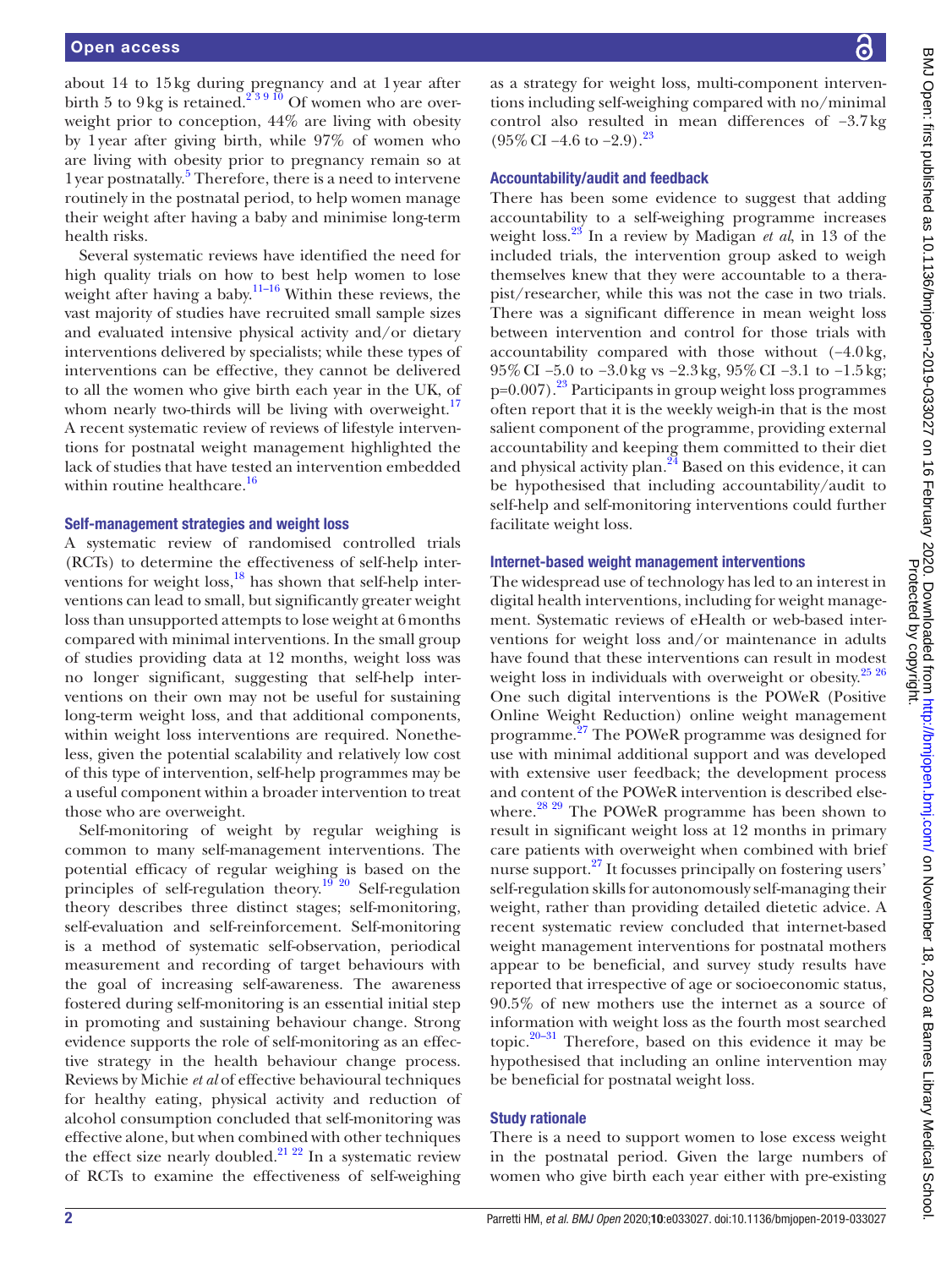### <u>ခြ</u>

overweight or obesity, or who gain excess weight during this period, an intervention is needed that can be delivered at scale without significant implications for a healthcare workforce. In addition, the National Institute for Health and Care Excellence (NICE) has highlighted the low quality of previous research as a limitation to developing clinical guidance in this area. $32$  Here we investigate the feasibility of a postnatal weight management intervention embedded within pre-existing healthcare contacts. This pragmatic intervention is based on existing evidence for the effectiveness of both self-monitoring and an online programme for weight management (POWeR).<sup>1927</sup>

#### Aims and objectives

The primary objective is to produce evidence that a largescale phase III cluster RCT of a weight management intervention embedded in the national child immunisation programme [33](#page-8-18) would be acceptable to women and feasible to conduct. Detailed objectives are listed in [online supple](https://dx.doi.org/10.1136/bmjopen-2019-033027)[mentary table 1](https://dx.doi.org/10.1136/bmjopen-2019-033027). This protocol is reported according to the Standard Protocol Items Recommendations for Interventional Trials guidelines.<sup>34</sup>

#### Methods and analysis Trial design

PIMMS-WL is a feasibility cluster RCT to assess the feasibility and acceptability of a weight management intervention, based on self-regulation theory, in women who have recently given birth.<sup>20</sup> This will be assessed through a composite of quantitative and qualitative data. Key stages of the study are shown in [figure](#page-3-0) 1.



<span id="page-3-0"></span>Figure 1 Study flow diagram. BWCH, Birmingham Women's and Children's NHS Foundation Trust; GP, general practitioner; NHS,National Health Service.

#### Trial setting

This study will take place in Birmingham, UK, between 01 September 2017 and 31 October 2019. The initial identification of women will take place within Birmingham Women and Children's NHS Foundation Trust and within participating generalpractitioner (GP) practices, and the trial will take place within GP practices around the West Midlands. The baseline and follow-up assessments will be completed in participants' homes.

#### Study participants

Women will be eligible if they are aged ≥18 years, are at least 4weeks postnatal, have a body mass index (BMI)  $\geq$ 25 kg/m<sup>2</sup> at the time of recruitment, are able to provide written informed consent and do not meet any of the exclusion criteria [\(online supplementary table 2](https://dx.doi.org/10.1136/bmjopen-2019-033027)). Given that the intervention is embedded in immunisation appointments to be eligible, women need to have not yet attended their child's first immunisation appointment and to be planning to have their child immunised.

#### Consent

Written informed consent into the PIMMS-WL trial will be a two-stage process conducted by a researcher at the baseline home visit (see [online supplementary appendix](https://dx.doi.org/10.1136/bmjopen-2019-033027)  [1](https://dx.doi.org/10.1136/bmjopen-2019-033027) for Informed Consent Forms). First, written informed consent will be sought for screening to confirm all eligibility criteria are met. Once all eligibility criteria have been confirmed, participants will be invited to give their written informed consent to be enrolled into the RCT.

#### Sample size and recruitment

This is a feasibility trial therefore a formal sample size calculation has not been conducted. The trial is not designed or powered to detect a statistically significant difference in effectiveness between the two treatment groups.

We will recruit 10 to 12 GP practices (clusters) across Birmingham, UK, and the list of participating practices will be held by Birmingham Clinical Trials Unit (BCTU). We will then aim to recruit 80 participants from these GP practices over 8months. Potentially eligible participants will be identified initially from medical records at Birmingham Women's and Children's NHS Foundation Trust (BWCH). Initial screening of medical records by BWCH will confirm the women is aged  $\geq 18$  years, has given birth at least 4weeks previously and is registered at a participating GP practice. We will exclude mothers whose babies have died or have been removed from their care.

A trial invitation letter and participant information sheet (PIS) will be mailed to potentially eligible women by BWCH, which includes a telephone number to call or a reply slip to return if they are interested in participating. Interested women will undergo telephone screening for eligibility. For women who fulfil the initial screening criteria and are still interested in taking part in the trial, a baseline home visit with a researcher will be organised.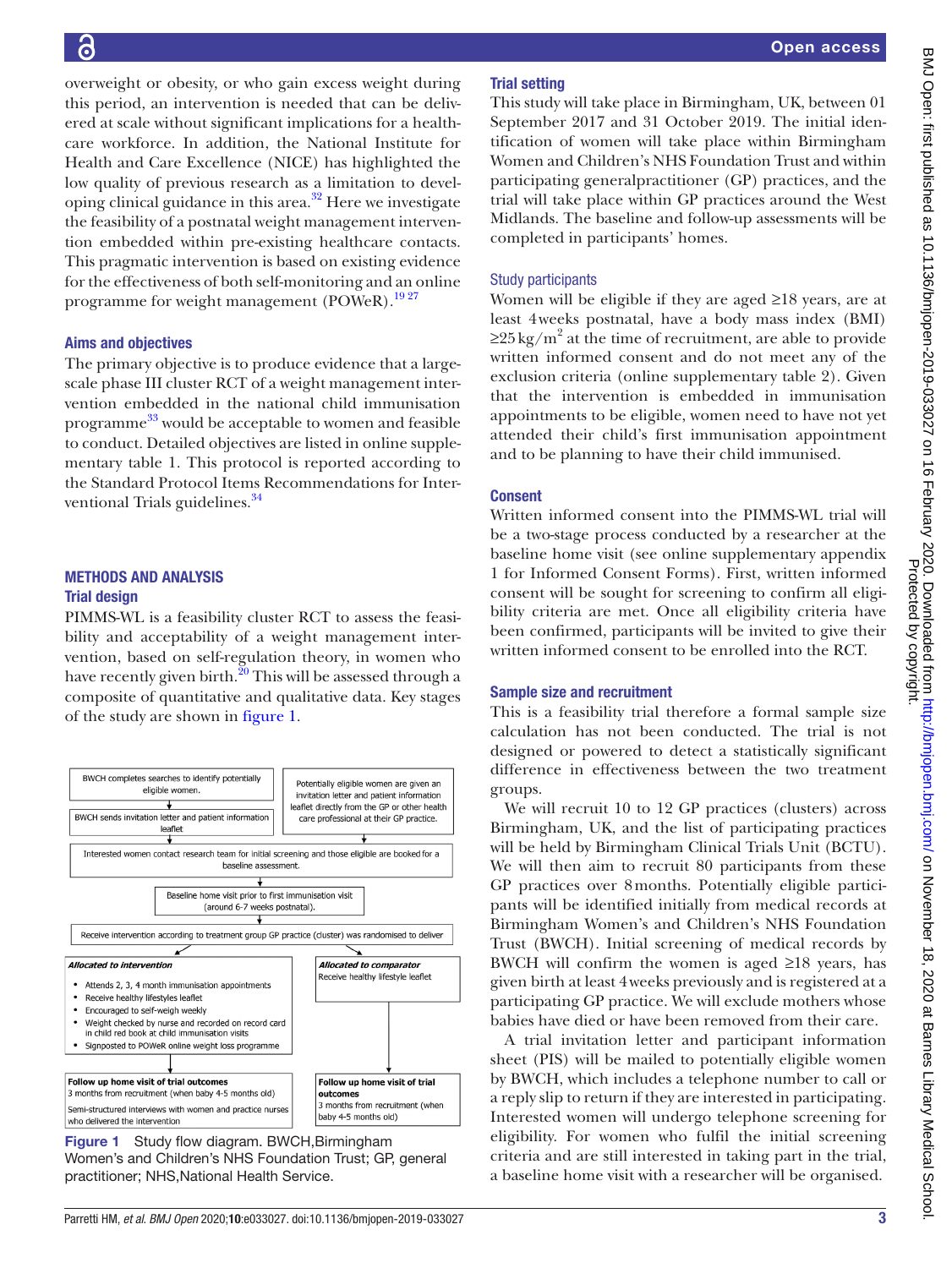Some additional recruitment strategies may also be used if required:

- ► Posters and flyers advertising the study will be displayed in waiting rooms at participating GP practices.
- ► Participants may be informed about the trial directly at appointments with the GP or other healthcare professional post-delivery and prior to the 2-month immunisation appointment in participating GP practices.
- ► A researcher may be available at the GP practice on specific clinic dates. The PIMMS-WL researcher will provide potential participants with the letter of invitation and PIS directly either to read at the GP practice or for the participant to take home.

If, after having read the letter of invitation and PIS, a woman is interested in participating, they will contact the PIMMS-WL research team for telephone screening (or be screened by the PIMMS-WL researcher at the GP practice) and a baseline home visit will be arranged as described above.

#### Randomisation

The unit of randomisation is the GP practice (cluster). GP practices will be randomised in a 1:1 ratio to provide the usual care plus a weight management intervention or usual care only (comparator group) using minimisation for GP practice list size (large: 6000 or more; small: under 6000 patients) and Index of Multiple Deprivation (IMD) rank score.<sup>35</sup> The IMD will be based on the postcode of the GP practice; the IMD rank score ranges from 1 to 32844 and will be divided into tertiles of high, medium and low levels of deprivation. BCTU will create the randomisation list to allocate GP practices to the two trial groups.

#### Trial intervention (usual care plus weight management group)

The intervention will be delivered within the national child immunisation programme to minimise costs and additional burden on the National Health Service (NHS) workforce and avoid the need for additional contacts with health professionals at this busy time in women's lives. In the first year, babies are routinely immunised at 2, 3, 4 and 12 months of age; we plan to embed the intervention within these pre-existing immunisation contacts. The intervention group will be offered brief support that encourages active self-management of weight in the postnatal period when they attend their practice to have their child immunised during the first year of life. The intervention involves motivation and support by nurses to encourage women in the postnatal period to make healthier lifestyle choices through self-monitoring of weight and signposting to an online weight management programme (POWeR)[.27](#page-8-14)

Women will be provided with weighing scales and asked to weigh themselves weekly. The intervention will be delivered until the third immunisation appointment. Women will be advised and encouraged to record their weight on a weight record card that will be attached to the child health record (the 'red book') and also within the POWeR online programme.<sup>[27](#page-8-14)</sup> The 'red book' includes a record of infant examinations and investigations, growth and immunisation history.

#### Weight loss goals

No clinical guidelines exist for rates of healthy weight loss for postnatal women, but for the general population NICE recommend  $0.5$  to 1 kg per week.<sup>36</sup> Women will be advised to aim for 0.5 to 1kg/week weight loss until they have achieved a BMI less than  $25 \text{ kg/m}^2$  and are no heavier than their self-reported pre-pregnant weight.

#### Accountability

Practice nurses will weigh the women at each child immunisation visit and record this weight as a source of regular external accountability. They will not provide any weight management advice.

#### Online weight loss programme (POWeR)

Nurses will signpost women to the POWeR online weight loss programme for support and assistance with goal setting, action planning and implementation of changes to their lifestyle. Information about breast feeding and weight loss (such as diet, physical activity and rate of recommended weight loss) will be added to the programme for the purpose of this trial. Women will be encouraged to use the website weekly to track their weight, set and review eating and physical activity goals and receive personalised advice.

#### Training of practice nurses

All nurses who deliver child immunisations at intervention practices will be trained to deliver the intervention following a standard protocol. A training manual will be provided, with instructions for the tasks to be undertaken by nurses during immunisation appointments.

#### Intervention fidelity

Two immunisation/intervention consultations per nurse will be audio recorded so that intervention fidelity can be assessed against an intervention checklist criteria, and the length of time taken to deliver the intervention monitored.

#### Usual care group

Women enrolled into the trial and registered at GP practices in the usual care comparator group will receive brief written information about following a healthy lifestyle using the NHS Eatwell guide leaflet.<sup>3</sup>

#### **Masking**

It is not possible to mask participants or those providing the intervention to group allocation. In this feasibility study, it is also not possible to mask the outcome assessor, as the same member of the PIMMS-WL research team will need to undertake both the baseline and follow-up home visit to collect data. We do not believe this will introduce bias, as the aim of this study is to assess the feasibility of undertaking a large phase III cluster RCT, and these outcomes are not affected by knowledge of group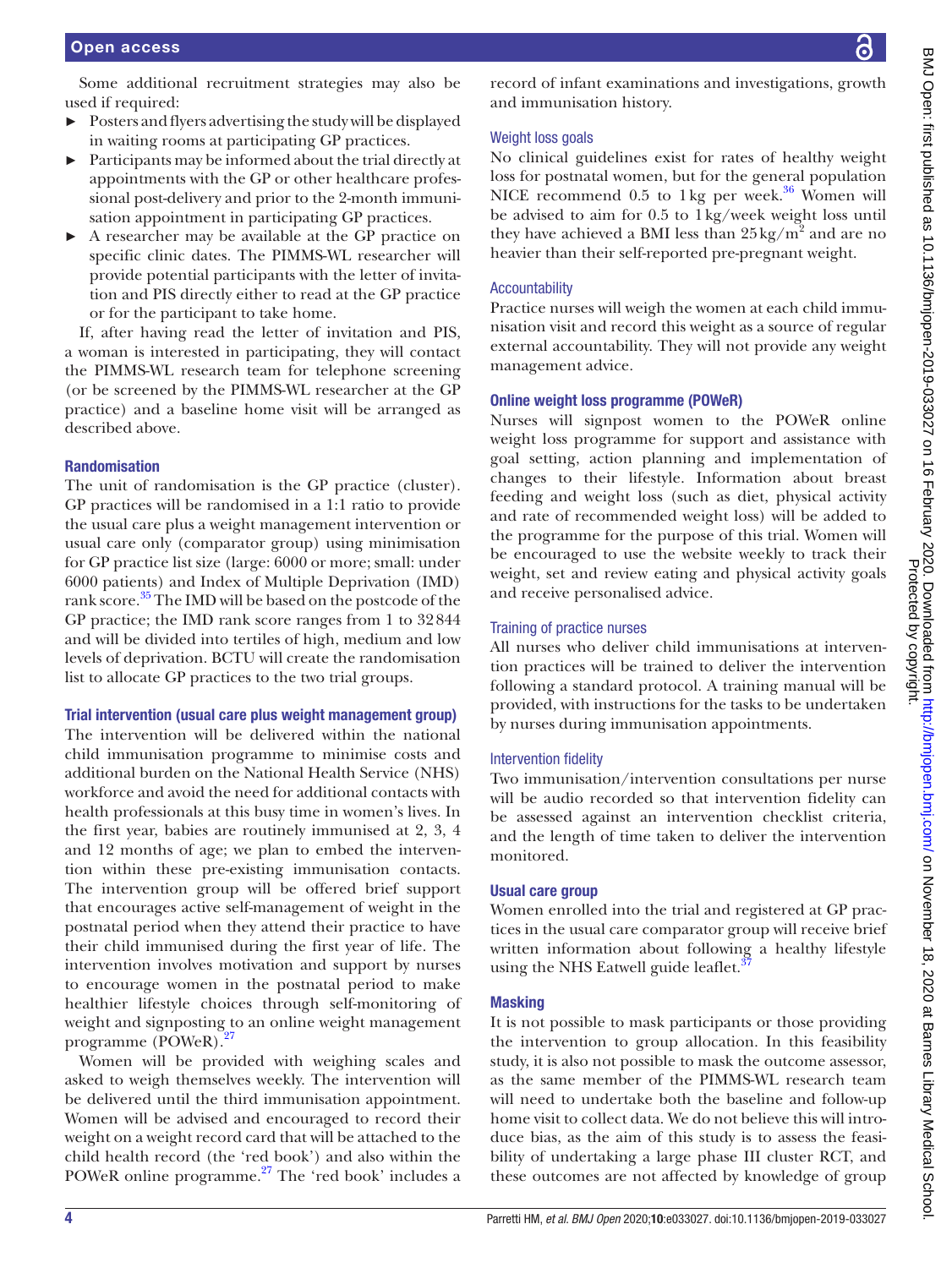Õ

allocation and the data relating to the feasibility outcomes are not collected during the home visits. The proposed primary outcome for the phase III trial is weight which is objectively measured using scales.

#### Baseline assessment and follow-up Baseline visit

The baseline visit will occur between 6 to 7 weeks postnatally and before the first immunisation visit.

#### Follow-up visit

A follow-up visit will take place 3months post baseline. Women in the intervention group will be invited to participate in the qualitative study interview (see below). A £20 gift voucher will be given to participants as reimbursement for any inconvenience and expenses incurred.

#### Patient and public involvement

Members of the CLAHRC-WM (Collaboration for Leadership in Applied Health Research and Care West Midlands) maternity patient and public involvement (PPI) group (PRIME) provided input into the development of this study. They gave advice on the relevance of the study question based on their experiences and their assessment of the burden of the intervention on potential participants. Two members of the public will be invited to join the Trial Steering Committee (TSC). The PPI group will meet three times a year and will provide input into the topic guide for the qualitative interviews and have input into and review all patient facing documents. They will review all dissemination materials and be involved in the dissemination of the trial results.

#### Primary outcome

The primary outcome is the feasibility of undertaking a full-scale phase III cluster RCT, and will include assessment of the following:

- Whether the trial is appealing to women (via assessment of the recruitment rate to ensure a full phase III trial is feasible);
- Whether the intervention is acceptable;
- Whether the intervention has any adverse impact on infant immunisation rates;
- The number of women who complete the trial and complete the trial questionnaires.

The decision to proceed will be based on prespecified stop-go criteria (see [online supplementary table 3](https://dx.doi.org/10.1136/bmjopen-2019-033027)).

#### Outcome data

Outcome data will be collected at baseline and 3months follow-up (except height (baseline only)). While this feasibility trial will not be powered to detect meaningful differences in outcome measures, it will give us the opportunity to ensure that there are no issues with the completion of these measures in a main trial. Height and weight will be measured at baseline to calculate BMI. Weight and percentage body fat will be assessed using a Tanita SC-240MA analyser using a standardised procedure (eg, light clothing). Demographic (eg, age, ethnicity,

socioeconomic status), lifestyle and pregnancy related information (eg, history of pregnancy related problems, mode of delivery), infant feeding practices and maternal sleeping patterns will be collected. Anxiety and depression will be assessed using the Hospital Anxiety and Depression Scale, body image using the Body Image State Scale, eating habits using the three-factor eating questionnaire and self-reported physical activity will be measured using the Pregnancy Physical Activity Questionnaire.<sup>38–41</sup>

At follow-up, self-weighing will be assessed using the Daily Self-Weighing Perceptions Questionnaire and weight control strategies using the Weight Control Strategies Scale.<sup>42</sup> We will also record whether the usual care group have accessed the POWeR website to assess any intervention contamination. To inform the design of the economic evaluation in the phase III trial, we will explore the acceptability of the ICECAP instrument, $43$  a broader measure of health than the  $EQ-5D<sup>44</sup>$  that focusses on general well-being. This will be done by assessing rates of completion of the ICECAP, and incorporating questions about the acceptability of the ICECAP into the qualitative interviews.

#### Eating behaviours (both groups)

Our hypothesis is that regular self-weighing and monitoring of weight leads to the development of self-regulation and conscious cognitive energy restraint.<sup>[20 45](#page-8-16)</sup> Using the revised three-factor eating questionnaire, $4^1$  we will examine if feedback from self-weighing has led to development of conscious cognitive energy restraint of eating. We will also measure uncontrolled eating and emotional eating.

#### Weight control strategies (both groups)

Weight control strategies will be assessed at follow-up in both groups using the Weight Control Strategies Scale. As well as a total score, the domains of dietary choices, selfmonitoring strategies, physical activity and psychological coping are measured.

#### Objective assessment of self-weighing/adherence (intervention group)

As an objective measure of compliance, the intervention group will be given weighing scales (BodyTrace, USA) that objectively record weight every time participants weigh themselves and then this information is remotely transmitted back to the research team at the University of Birmingham. These scales are only included as an objective process measure of adherence to self-weighing and we will not provide any feedback to participants, nor will we monitor changes in weight during the trial follow-up period.

#### Weight record cards (intervention group)

The intervention group will complete weight record cards and we will collect these from participants as a measure of intervention implementation at the follow-up visit. The record cards will also tell us how much of the intervention was delivered by practice nurses per protocol.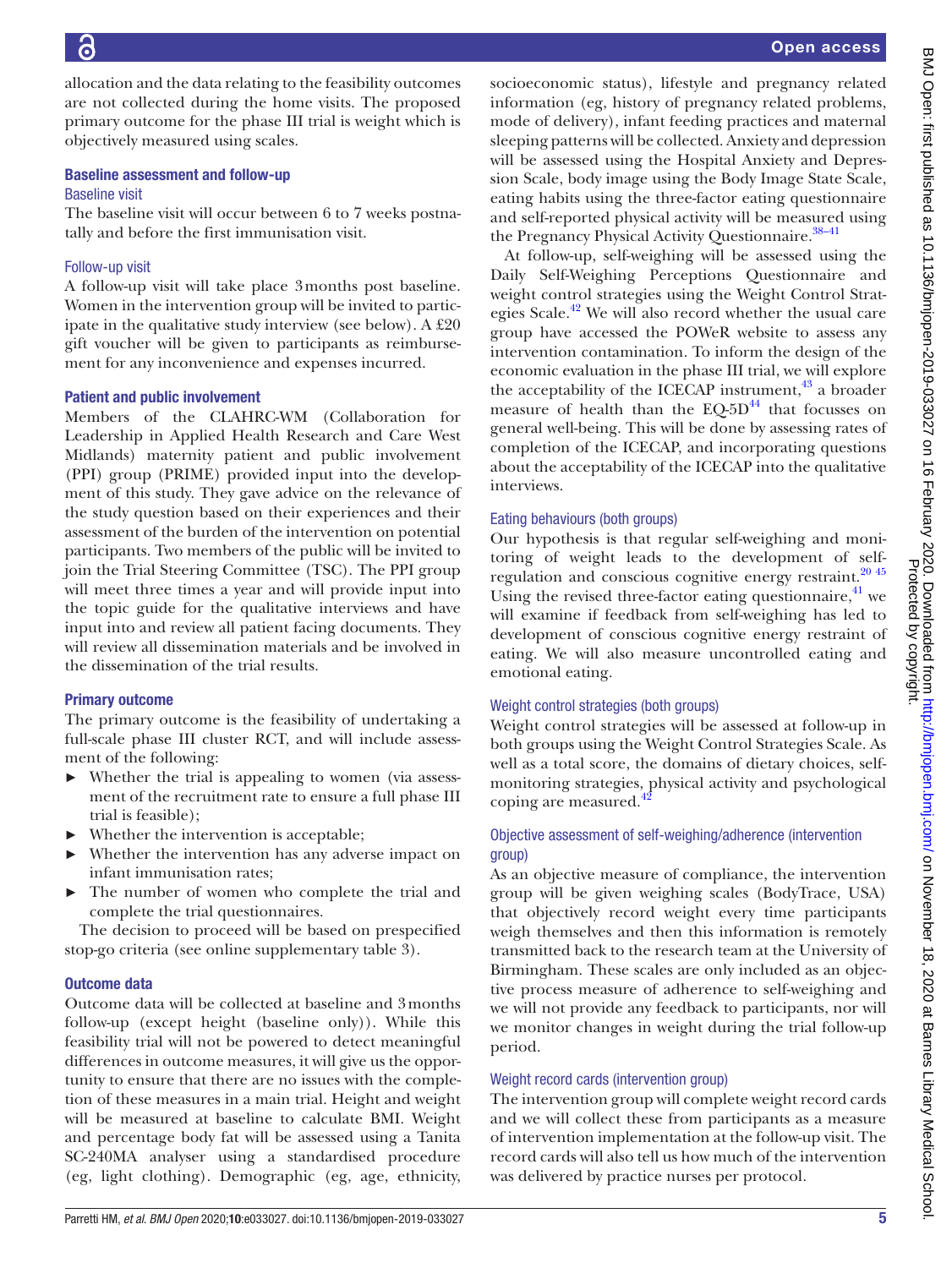#### Perceptions of regular self-weighing (intervention group)

In the intervention group, we will use five items from Steinberg's Daily Self-Weighing Perceptions Questionnaire<sup>46</sup> to measure perceptions of regular monitoring of weight at follow-up.

#### Use of the POWeR online programme (intervention group)

Using participants' unique usernames POWeR automatically records participants' usage of the website (eg, pages visited, when/for how long, goals and weights entered and dates).

#### Attendance at immunisation appointments (both groups)

To ensure the intervention does not have an adverse impact on women attending the immunisation appointments all practices will be asked to provide data on all immunisation appointments attended by both groups. Any missed appointments will be investigated and a reason allocated by the GP surgery. We will also collect patient reported attendance at the immunisation appointments at the follow-up visit.

#### Assessment of harms

We will not be collecting adverse events for this trial. Serious adverse events (SAEs) which are attributable to the trial intervention will be documented and reported from the date of consent into the PIMMS-WL study until 30 days after the 3-month follow-up visit. SAEs or deaths related to pre-existing medical conditions are not considered related to the trial intervention and are therefore excluded from notification as SAEs.

#### **Withdrawal**

Participants will be aware that they can freely withdraw from the trial (or part of) at any time. Details of withdrawal will be clearly documented. Different types of withdrawal are defined as:

- ► The participant would like to withdraw from trial treatment but is willing to be followed up in accordance with the schedule of assessments.
- ► The participant would like to withdraw from trial treatment and is not willing to be followed up or for any further data to be collected.
- The participant wishes to withdraw completely and is not willing to have any of their data, including that already collected, to be used in any future trial analysis.

The details of withdrawal (date, reason and type of withdrawal) should be clearly documented in the source data.

If a recruited GP practice withdraws from participation in the trial prior to randomisation, they may be replaced by another practice. If a practice withdraws after randomisation, consideration will be given to replacing with another practice.

#### Statistical analysis

A separate statistical analysis plan will provide a more comprehensive description of the planned analyses. A brief outline of the planned analyses in relation to the stop-go criteria is provided below. The data analysis for this feasibility trial will be descriptive and mainly focus on CI estimation, with no hypothesis testing performed.

The recruitment rate will be presented as a percentage based on the number of participants who took part in the trial divided by the target recruitment (n=80). BWCH will also provide data on the number of invitation letters sent, along with data on the age and ethnicity (in summary format) of the women who were sent an invitation letter.

The quantitative assessment of whether the intervention is acceptable will be based on the adherence of women to weekly self-weighing and use of the online POWeR programme. In the first instance, the objective recording of weight on the scales will be used to assess the frequency of self-weighing/adherence.

In addition, to check that the intervention has no adverse impact on infant immunisation rates, the proportion of babies who attended all three immunisation appointments will be reported for each practice (both groups) and the rate compared with the normal immunisation rate for the practice. Reasons for missed appointments will be summarised descriptively. Recruitment, adherence and immunisation rates will be summarised as proportions with 95% CIs.

#### Qualitative study

We will use semi-structured interviews after trial follow-up to explore the views of women about the intervention and experiences of the practice nurses delivering the intervention[.47](#page-8-29) Topic guides will be informed by existing literature.

We will purposively sample up to 15 women (eg, age, ethnicity, socioeconomic status and BMI category at enrolment) and 8 to 10 practice nurses and ask them about their experiences of the trial, to allow for theme saturation to be reached.<sup>48 49</sup> Interviews will be conducted using a topic guide which will explore the women's experiences of and attitudes to trial participation, their understanding and rating of the importance of postnatal weight management, strategies used for weight management and their use of the online weight programme. For practice nurses, we will explore their experiences of delivering the intervention, barriers and facilitators, the content and phrasing of discussions with women about weight and views about the approaches that work best and least well. The objectives of the qualitative study are summarised in [online supplementary table 4](https://dx.doi.org/10.1136/bmjopen-2019-033027).

It is anticipated that interviews will take place face-to-face, but it is possible for logistical reasons that some will need to take place by telephone. Interviews will be recorded and transcribed with the permission of participants and thematically analysed using the Framework Method.<sup>50</sup> Data management will be facilitated by the use of QSR NVivo 11.<sup>51</sup> A list of overall and individual themes for women and practice nurses will be compiled to allow for cross group/ individual comparison. Data collection and analysis will be iterative. All digitally recorded data that is collected during interviews will be recorded on an encrypted audio recording device. The transcriptions will be anonymised.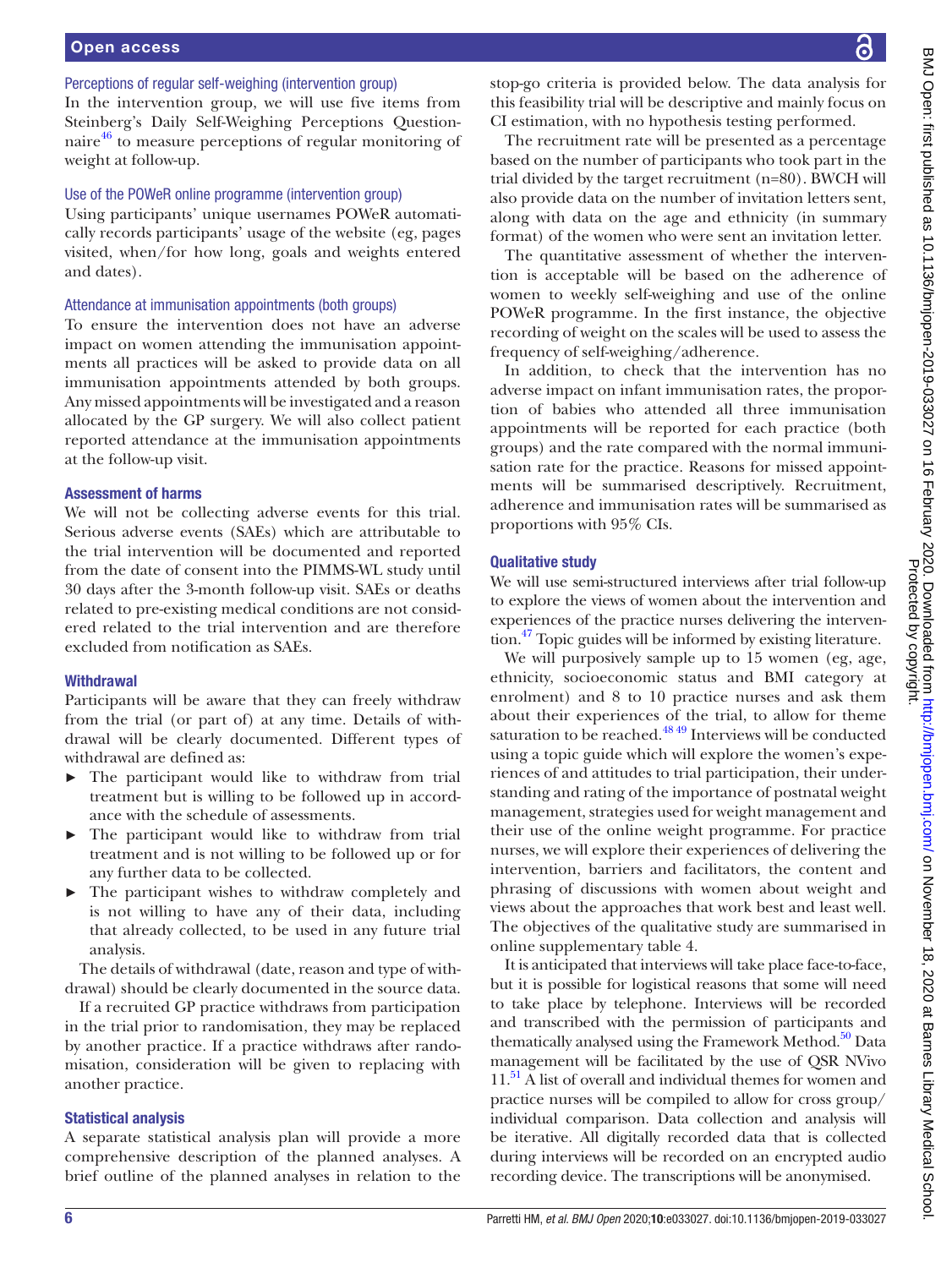#### Decision to progress to the phase III trial

For the phase III trial to take place there needs to be evidence from this feasibility trial of meeting prespecified stop-go rules. The trial is too small to include meaningful and sensitive stop-go criteria regarding the impact of the intervention on immunisation rates. However, we will check that the intervention has not adversely affected usual immunisation rates at each GP practice (as described above). The criteria to proceed to the phase III trial will be based on three criteria: recruitment rate, adherence to weekly self-weighing and registration with the online weight loss programme (POWeR) using the traffic light system shown in [online supplementary table 3](https://dx.doi.org/10.1136/bmjopen-2019-033027).

#### Data collection and management

All data will be entered onto the PIMMS-WL trial database. All trial paperwork will be stored in lockable filing cabinets in a secure, swipe access part of the University of Birmingham. Password protected electronic databases, on secure University of Birmingham servers for trial data will have access limited to BCTU members of staff working on the trial. Further trial information on data management procedures is available on request via BCTU including data collection forms.

#### Ethics and dissemination

The study will be conducted according to the principles of the Declaration of Helsinki and in accordance with other relevant national guidelines, regulations and acts.

#### Monitoring and oversight

The trial will form part of a portfolio of studies hosted and managed by BCTU. The University of Birmingham holds the relevant insurance for this study and is the nominated sponsor for this study.

As this is a feasibility trial, we do not propose to hold a Data Monitoring and Ethics Committee. A TSC will provide overall supervision and oversight of the trial and ensure it is conducted in accordance with the principles of good clinical practice and relevant regulations. The TSC agreed the trial protocol and will agree to any protocol amendments. Submission of amendments and communication to the relevant stakeholders will be coordinated by BCTU. The TSC will include members who are independent of the investigators, their employing organisations, funders and sponsors. The TSC will monitor trial progress and conduct and advise on scientific credibility. An explicit purpose of the TSC is to monitor the immunisation uptake rates at the GP practices.

#### **Dissemination**

A lay summary of the study is available on the National Institute for Health Research website [\(https://bepar](https://bepartofresearch.nihr.ac.uk/trial-details/trial-detail?trialId=17314&location=&distance=)[tofresearch.nihr.ac.uk/trial-details/trial-detail?trialId=](https://bepartofresearch.nihr.ac.uk/trial-details/trial-detail?trialId=17314&location=&distance=) [17314&location=&distance=\)](https://bepartofresearch.nihr.ac.uk/trial-details/trial-detail?trialId=17314&location=&distance=). Final results of this feasibility study will be made publicly available through

Open access

publication in peer-reviewed journals and presented at relevant conferences.

#### **DISCUSSION**

The postnatal period is characterised not only by weight retention, but also by susceptibility to further weight gain. Most trials in this population include small sample sizes and/or evaluated intensive weight loss interventions. These types of interventions cannot be offered to all women who give birth in the UK every year. This study will generate evidence as to whether a full phase III trial to test the effectiveness of this novel postnatal weight management intervention embedded within existing primary care contacts is feasible. Currently there is no national guidance for health professionals regarding postnatal weight management and the full trial testing the effectiveness of this intervention would have the potential to influence policy and future national guidelines.

#### Author affiliations

<sup>1</sup>Institute of Applied Health Research, University of Birmingham, Birmingham, UK <sup>2</sup> Birmingham Clinical Trials Unit, Public Health Building, University of Birmingham, Birmingham, UK

<sup>3</sup>Nuffield Department of Primary Care Health Sciences, University of Oxford, Oxford, UK

4 Department of Psychology, University of Southampton, Southampton, UK

5 Primary Care and Population Sciences, Aldermoor Health Centre, Aldermoor Close, Southampton, UK

<sup>6</sup>School of Sport, Exercise and Health Sciences, Loughborough University, Loughborough, UK

<sup>7</sup> School of Sport, Exercise and Health Sciences, Loughborough University, Loughborough, UK

Contributors AJD developed the original idea for the study along with HMP, KJ, SJ and RP. LY and PL contributed to the protocol in relation to digital technology. HMP, AJD, ST and NI drafted the paper with input from all authors. EF was responsible for writing the health economics aspects of the protocol. SG was involved in developing the qualitative component of the study protocol. NI was responsible for the statistical methodology within the protocol. ST and AV further contributed to the development of the protocol after funding was awarded. All authors read, commented and approved the final manuscript.

Funding This work is supported by the National Institute of Health Research (NIHR) Health Technology Assessment programme grant number 15/184/14. HMP was funded by a National Institute for Health Research Academic Clinical Lectureship.

Competing interests None declared.

Patient consent for publication Not required.

Ethics approval This manuscript is based on Protocol V9.0 dated 16 June 2019 submitted and approved by the West Midlands and Black Country NHS Research Ethics Committee (17/WM/0399, approval date: 17 June 2019).

Provenance and peer review Not commissioned; externally peer reviewed.

Data availability statement Data sharing not applicable as no data sets generated and/or analysed for this study. Not applicable as no data has been generated from this publication.

Open access This is an open access article distributed in accordance with the Creative Commons Attribution 4.0 Unported (CC BY 4.0) license, which permits others to copy, redistribute, remix, transform and build upon this work for any purpose, provided the original work is properly cited, a link to the licence is given, and indication of whether changes were made. See: [https://creativecommons.org/](https://creativecommons.org/licenses/by/4.0/) [licenses/by/4.0/](https://creativecommons.org/licenses/by/4.0/).

#### ORCID iD

Amanda Daley<http://orcid.org/0000-0002-4866-8726>